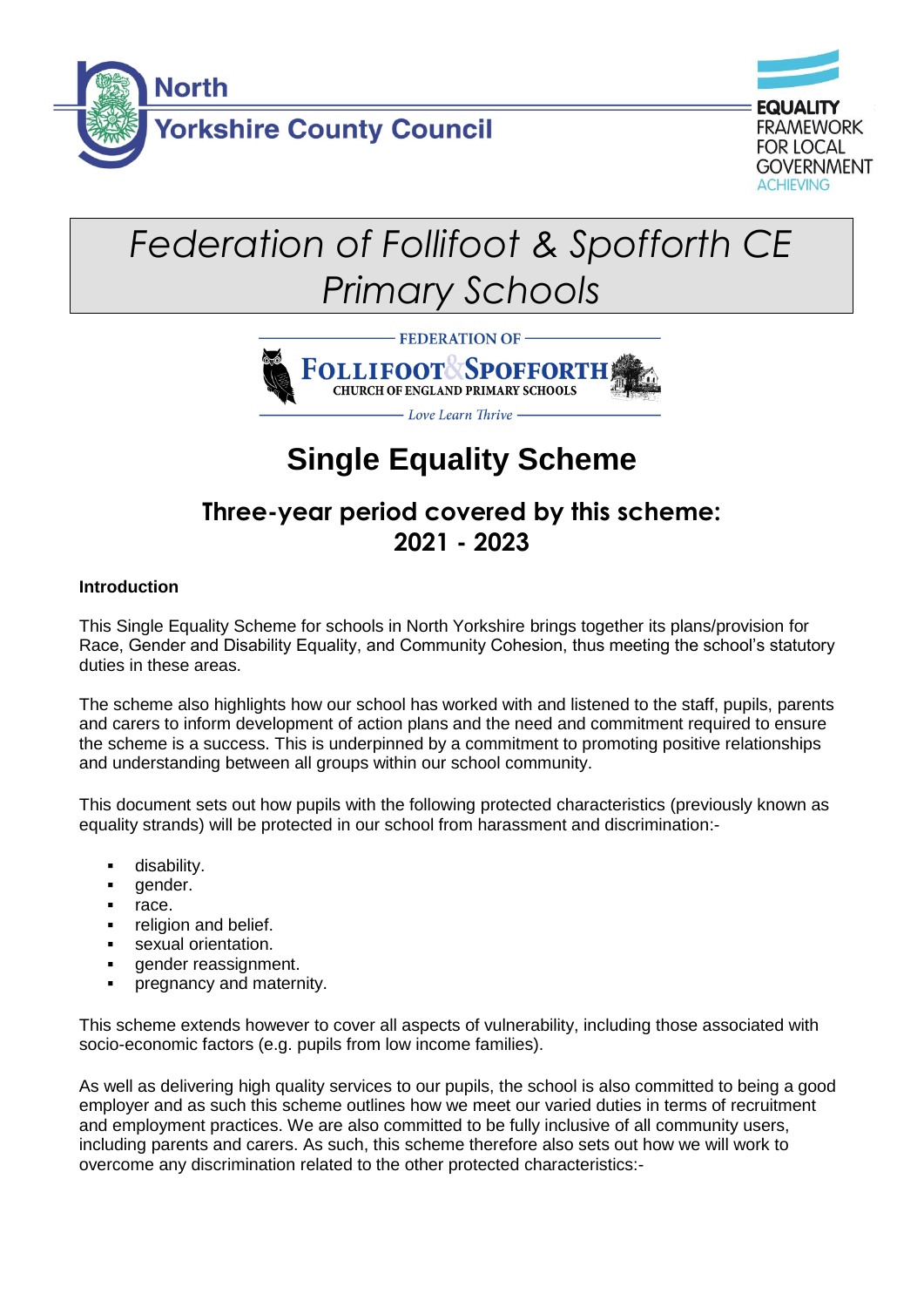- Age
- Being married or in a civil partnership

This scheme is reviewed every three years and is reported on annually.

| Signed | K.Barnett<br>Headteacher                  | Date - 15 February 2022 |
|--------|-------------------------------------------|-------------------------|
| Signed | D.Harríngton<br><b>Chair of Governors</b> | Date - 15 February 2022 |

#### **Aims of the single equality scheme**

- To articulate the school's commitment to equality which permeates all school policies and practices
- To ensure that everyone who belongs to, or comes into contact with, our school community is valued and respected
- To promote equality of opportunity and eliminate unlawful discrimination, harassment or victimisation
- To comply with statutory duties under equalities legislation in one document

#### **Purpose of the Equality Scheme**

This equality scheme is the school's response to the specific and general duties in the current equality legislation, which has been brought together under the Equality Act 2010 (see appendix 1). It is an attempt to capture how the school is systematically establishing and implementing good practice in equality and diversity across all areas of school life. This includes a response to all aspects of social identity and diversity.

This Equality Scheme sets out how the school will:

- eliminate discrimination (see appendix 2);
- eliminate harassment or victimisation related to any aspect of social identity or diversity;
- promote equality of opportunity;
- promote positive attitudes to all aspects of social identity and diversity;
- encourage participation by disabled people and people representing different aspects of social identity in public life;
- take steps to take account of difference even where that involves treating some people more favourably than others;
- take proportionate action to address the disadvantage faced by particular groups of pupils.

#### **Planning to eliminate discrimination and promote equality of opportunity**

This scheme is underpinned by the core belief that all children and young people belong to their local community and share the same rights to membership of that community and a quality education. An action plan accompanies this Equality Scheme which identifies what we will do to make our school more accessible to the whole community, irrespective of background or need. At present this is in the form of Area of Focus 2 within the School Development Plan. In addition there are actions within other areas of focus that also address issues of promoting equality and diversity.

It encompasses our duties to promote positive outcomes in relation to race, gender and disability, but also identifies actions to address other social identities. It encompasses our **anticipatory duties to plan ahead for the reasonable adjustments** (reasonable and proportionate steps to overcome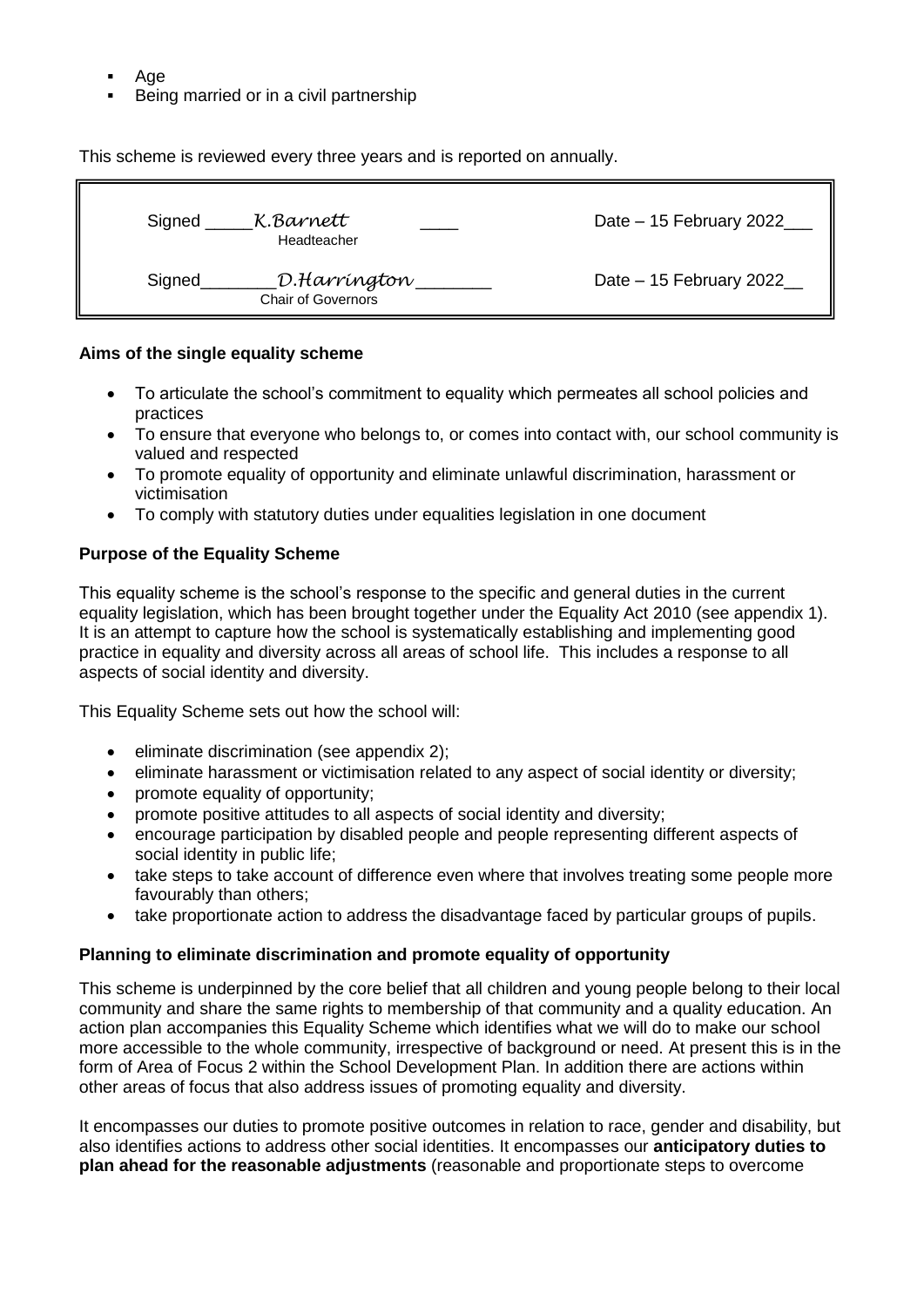barriers that may impede some pupils) we need to make to be best placed to help disabled pupils who come to our school.

#### **School Aims Statements**

At Federation of Follifoot & Spofforth CE Primary Schools our vision is that**;**

#### **Together we LOVE, LEARN & THRIVE.**

#### **LOVE**

We nurture each individual, build positive relationships with everyone and value their uniqueness. **LEARN**

We inspire children to have a lifelong love of learning. They develop wisdom, knowledge and skills and become fluent learners.

#### **THRIVE**

We develop children socially, emotionally, physically and spiritually, help them to be the best versions of themselves and prepare them well for their future lives in a diverse world.

#### **'As I have loved you, so you must love one another' John 13.34 NIV**

Our Federation's vision for our children is rooted in Christian belief and values. It is the core aim of our schools that every member of the school community feels valued and respected and that each person is treated fairly and well. We are caring schools, whose values are built on mutual trust and respect for all. We follow a cycle of planning our acts of worship and half termly focus around the following values; thankfulness, humility, endurance, service, compassion, trust, peace, forgiveness, friendship, justice and hope. The needs of our children always come first and we work closely with parents building positive relationships that help contribute to the work we do. In our schools, children receive the gift education within a culture that values their individuality and prepares them effectively as lifelong learners. All staff are highly motivated and part of a supportive, professional team. Parents contribute significantly to the school. They are welcomed, encouraged and valued in all areas of school life. Governors are supportive, involved and well informed. They are key members of the team.

This action plan replaces the school's Disability Accessibility Plan for the school (previously required under the planning duties in the Disability Discrimination Act) as it sets out how the school will increase access to education for disabled pupils, alongside other protected groups, in the three areas required:

- increasing the extent to which disabled pupils can participate in the school curriculum;
- improving the environment of the school to increase the extent to which disabled pupils can take advantage of education and associated services;
- improving the delivery to disabled pupils of information which is provided in writing for pupils who are not disabled.

The action plan is renewed annually and progress towards the equality objectives within it is reported on regularly to governors. Equality objectives have been identified through consultation with key stakeholders. This action plan is understood and implemented by all staff. It can be made available in different formats and in different language on request to the school office.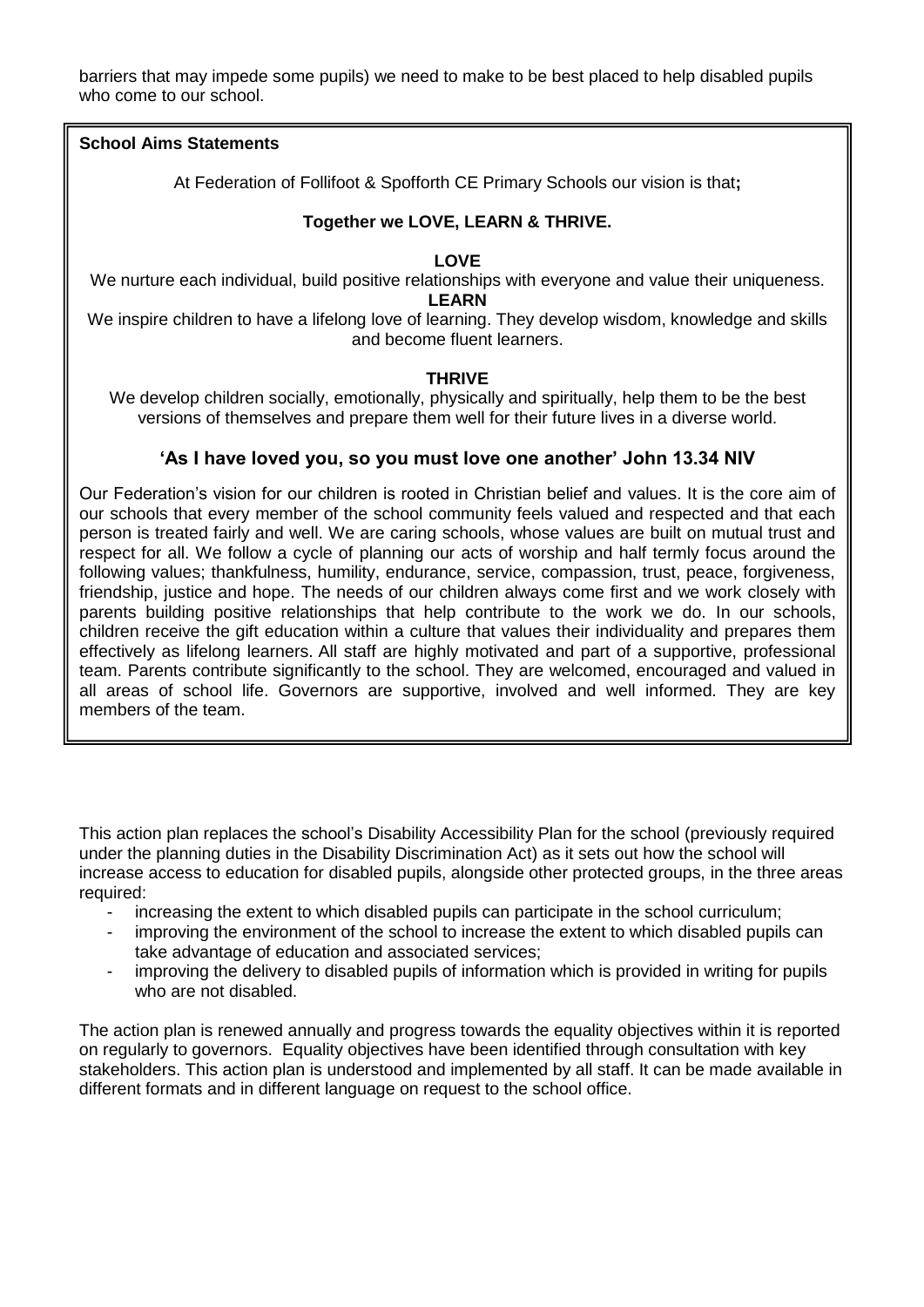## **Equality Objectives 2021-23**

#### **Improve the Quality of Education**

To develop the reading, writing, maths and wider curriculum to ensure all groups of children know and remember more.

#### **Improve Leadership and Management**

Develop leadership capacity to further support the equalities agenda. Develop curriculum leaders so that they can identify and articulate how the curriculum is adapted to meet the needs of all.

#### **Improve Distinctiveness of Church Schools**

Develop the curriculum to increase all children's knowledge and appreciation of diversity.

#### **Indicators of progress towards meeting objectives**

#### **Improve the quality of teaching and learning**

• Evidence of range of strategies employed impacting on pupil outcomes.

#### **Improve Leadership and Management**

- Leaders able to articulate understanding of equalities agenda and how it impacts on their roles.
- Subject leaders have good knowledge of strengths & areas for development in their areas of responsibility and continue to drive forward improvement and contribute to the good progress of all learners.

#### **Improve Distinctiveness of Church Schools**

- Summary progression document showing how children's understanding of different types of diversity is developed from EY to Year 6 including how and when.
- Subject leader produces a single page summary document naming each unit in the subject for all year groups and identifying current and future ways of promoting diversity
- Federation link with school or setting (church/village/town) etc beyond the UK is established

#### **What kind of a schools are we?**

The school's vision reflects the school's ambitions for all its pupils and have been developed with the whole community. It refers to the key requirements set out in the National Curriculum Inclusion Statement for developing an inclusive curriculum: setting suitable learning challenges; responding to pupils' diverse learning needs; overcoming potential barriers to learning and assessment for individuals and groups of pupils.

The school statement also embraces the North Yorkshire Inclusion statement which emphasises that individuals and groups of learners who may be vulnerable to exclusion, marginalisation and underachievement are identified and receive targeted provision to ensure their presence, participation and achievement. The school is committed to achieving the Inclusion Quality Mark and to addressing any actions which are identified to improve our inclusive practice.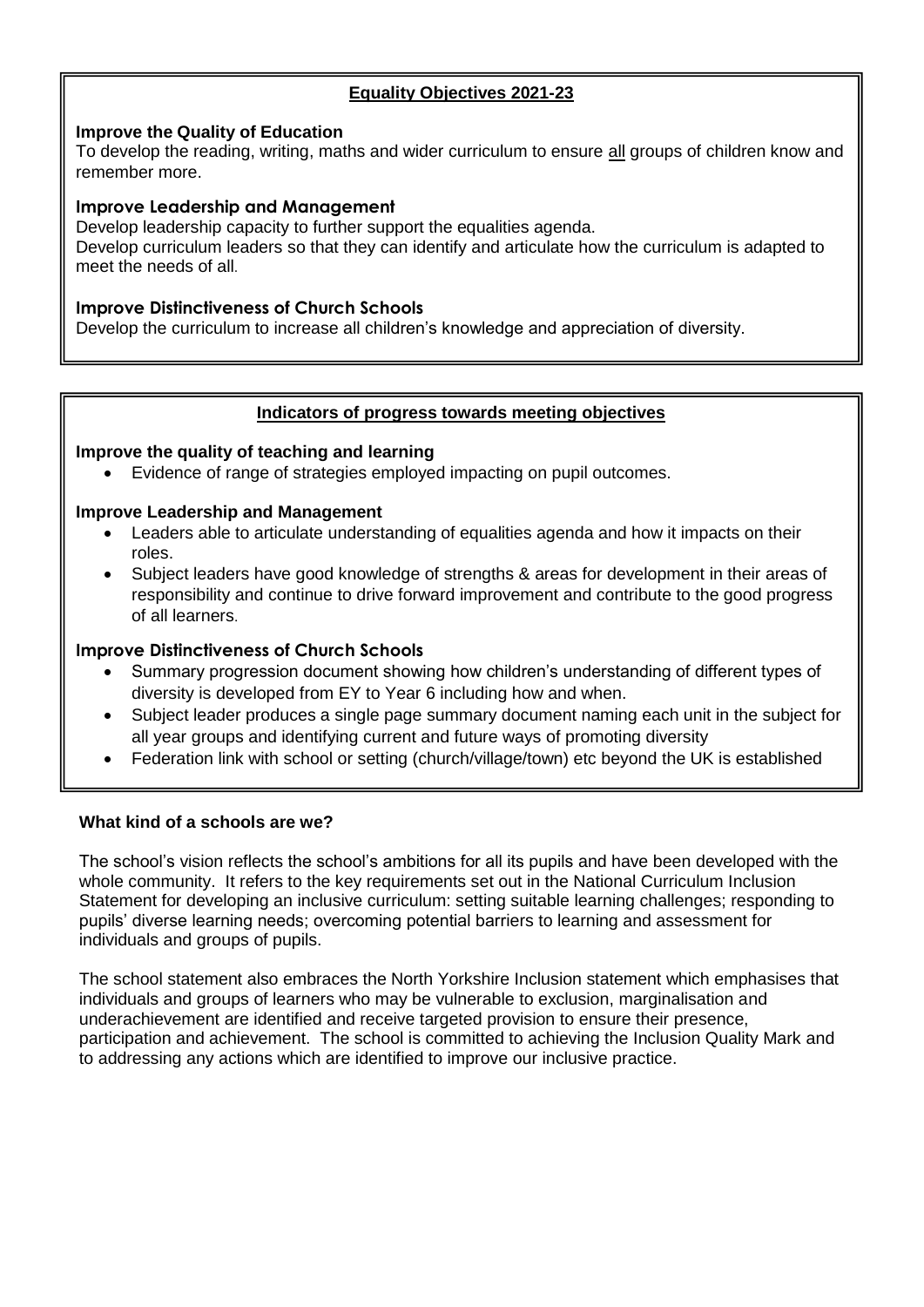#### **School Context**

The nature of the school population and context to inform action planning for the equality scheme.

#### **Factors of the geographical location of the school**:-

Our schools are situated in the heart of each village serving their local communities as well as Harrogate, Knaresborough and Wetherby. As a Federation we have grown since September 2014 retaining the benefits of village schools whilst working effectively together ensuring children's personal development, well being and wider curriculum opportunities are valued as highly as academic progress. This is exemplified in our Federation Early Years class that ensures all children experience dedicated specialist early years provision maximising the excellent Early Years outdoor areas at Spofforth. This class provides the perfect environment for children to start their school experience.

Both schools have a high proportion of working parents. We have strong links with the respective Village churches and ministering team led by Priest in Charge Barbara Ryan. Both schools work closely with the Local Authority and with the Diocese education team. We have wider partnerships with other local primary schools and the HART teaching school alliance.

#### **Our communities comprise of:**

#### **Follifoot**

100% White British We have moderate stability Lower than national proportion of free school meals and pupil premium. We have higher than the local and national average of pupils with SEND

#### **Spofforth**

96% White British 4% White Other We have moderate stability Lower than national proportion of free school meals and pupil premium. We have higher than the local and national average of pupils with SEND

#### **Federation:**

The turnover of staff is steady with a high proportion of part time staff. There are a total of twelve teachers for seven classes. Pupils move on to a range of local secondary schools in our area. Both school buildings are on two floors. After protracted and complicated planning Spofforth school was able to install a ramp to provide disabled access to the site. Both schools have disabled access to the lower floors. In 2021, the 'west riding unit' which houses the Early Years class and KS1 class for Spofforth was rebuilt and this complies with all current access regulations. The schools have a good range of outdoor spaces. Both schools have accesses to large green spaces at the respective cricket clubs and Follifoot also has access to the village green.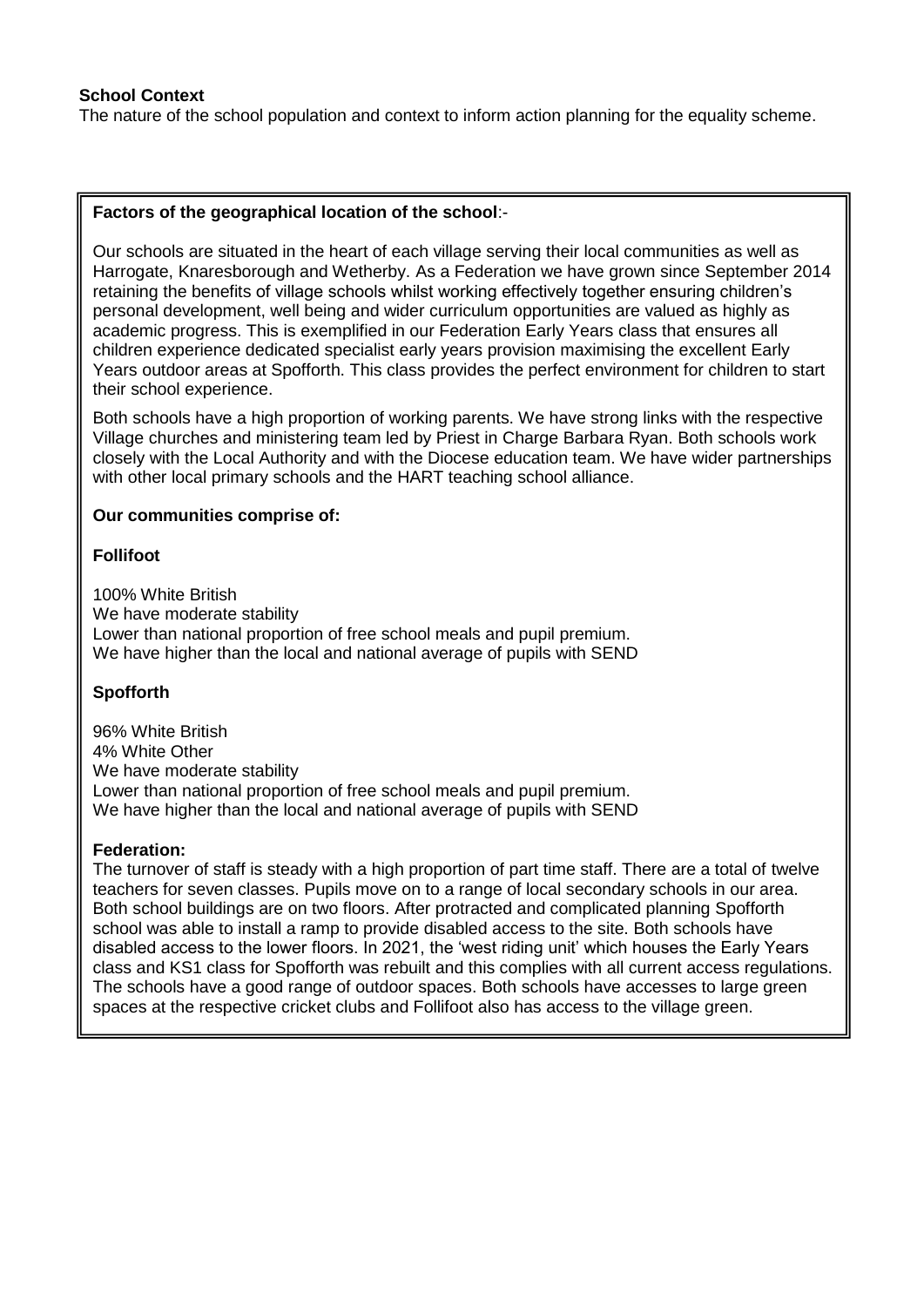## **The training taken to position the school well for the equality and diversity agenda**.

- Regular staff professional development time is dedicated to the Inclusion Agenda.
- Both schools have a named, non teaching 0.4 SENCo who is very experienced.
- Training days are also used to update knowledge and understanding of educational needs.
- The school works closely with the Harrogate and Rural Teaching School Alliance partnership to improve opportunities for all learners and support transition.
- Vulnerable groups of children are identified and tracked on our data tracking system.
- The dedicated person for looked after children is the SENDco who has undertaken all relevant training.
- The dedicated person for Child Protection and Child protection is the Headteacher who has undertaken all relevant training.
- SEND governor is named and meets with HT and respective SENCO staff to monitor the work of the schools.
- The school uses fair recruitment processes and has attended training on safer recruitment and Recruitment and the law.
- Parent workshops are held and parent information guides are produced to help families with supporting learning.
- The school uses special events such as, anti-bullying week, Fair Trade Fortnight and the Olympic games to explore diversity from other countries and cultures.
- Collective Worship themes are built around Christian Values. Each theme lasts half a term and resources also support the use of stories of other countries, cultures and religions.
- A robust and systematic scheme for PSHCE ensures that children regularly discuss equality and inclusion.

Other, specific training includes:

- Bi weekly SLT meeting includes SEN, child protection and Health and Safety updates
- Weekly staff briefing meeting includes relevant SEN, child protection and Health and Safety updates
- All staff have read most recent version of KCSIE
- All staff have undertaken PREVENT/ Channel online training on necessary cycle
- All staff have regular SEND training by the SENDco
- One member of staff completed Team Teach (Autumn 2021)
- All staff complete paediatric or full First Aid and Defib training on necessary cycle
- All TAs have completed UK Feminista training on tackling sexism in schools (Autumn 2021)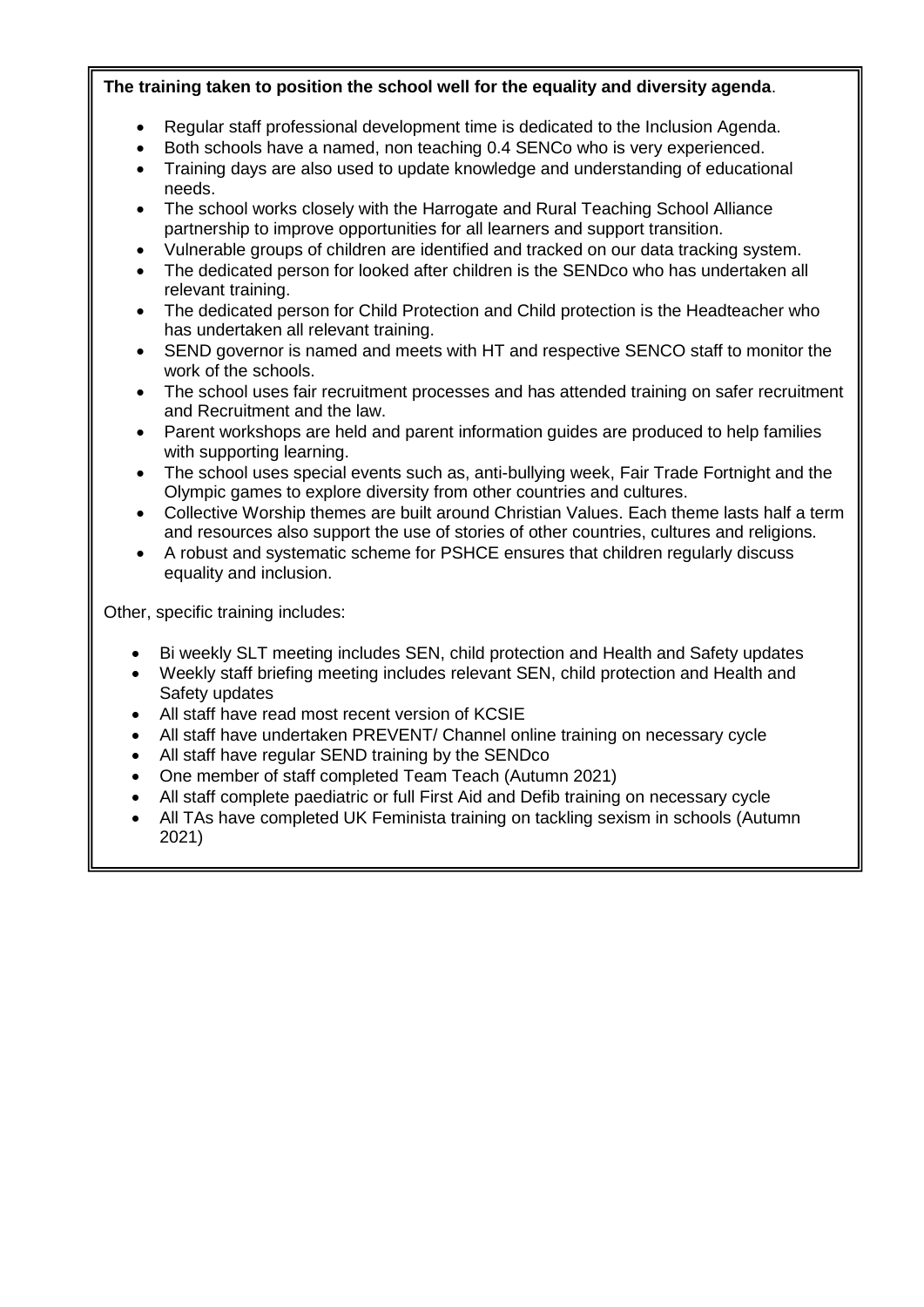#### **Examples of reasonable adjustments the school makes as a matter of course**

- Communication from school can be provided in a number of languages
- Children's exercise books come in dyslexia friendly versions
- Paper and electronic copies of key communications are available
- Electronic copies ore in PDF format making the widely available to a range of electronic devices
- Staff are aware of families who made need support with accessing and interpreting written communication and will ensure information is explained verbally
- A reminders board is on display outside school on a daily basis
- The behaviour policy is clear and allows for differentiated according to need where necessary
- Individual child focused and child friendly learning support plans are used for identified learners. They are helping to identify the most effective intervention strategies as well as monitor the impact of interventions.
- All reasonable adjustments are made to ensure children's needs are met e.g. recent building work includes development of changing and shower facilities.
- Disabled toilet with emergency chord system
- Voice to text programmes for targeted pupils
- Overlays available for pupil use as needed
- Small groups to aid social interaction
- Nurture/support groups
- Liaison with external agencies to enhance provision in school
- Personalised approach to incidents of behaviour with recommendations from specialists (specialist teachers/educational psychologists)

#### **Outcomes for pupils**

Outcomes for pupils are analysed against social identity issues, ie gender, ethnicity, disability, faith background, and aspects of vulnerability identified by the school. This is compared with the outcomes made for all pupils. This is recorded in the School Self-evaluation.

These processes form part of the school's equality impact assessment processes through the Inclusion Quality Mark, to determine the impact of our provision on improving outcomes for identified pupils. In line with statutory requirements all new policies as well as existing policies and functions are evaluated for the impact they have, in consultation with identified pupils and parents/carers.

#### **Roles and Responsibilities in Implementing the Single Equality Scheme**

#### **The Head Teacher will:**

- ensure that staff and parents are informed about the Single Equality Scheme;
- ensure that the scheme is implemented effectively;
- manage any day to day issues arising from the policy whether for pupils or for the school as an employer;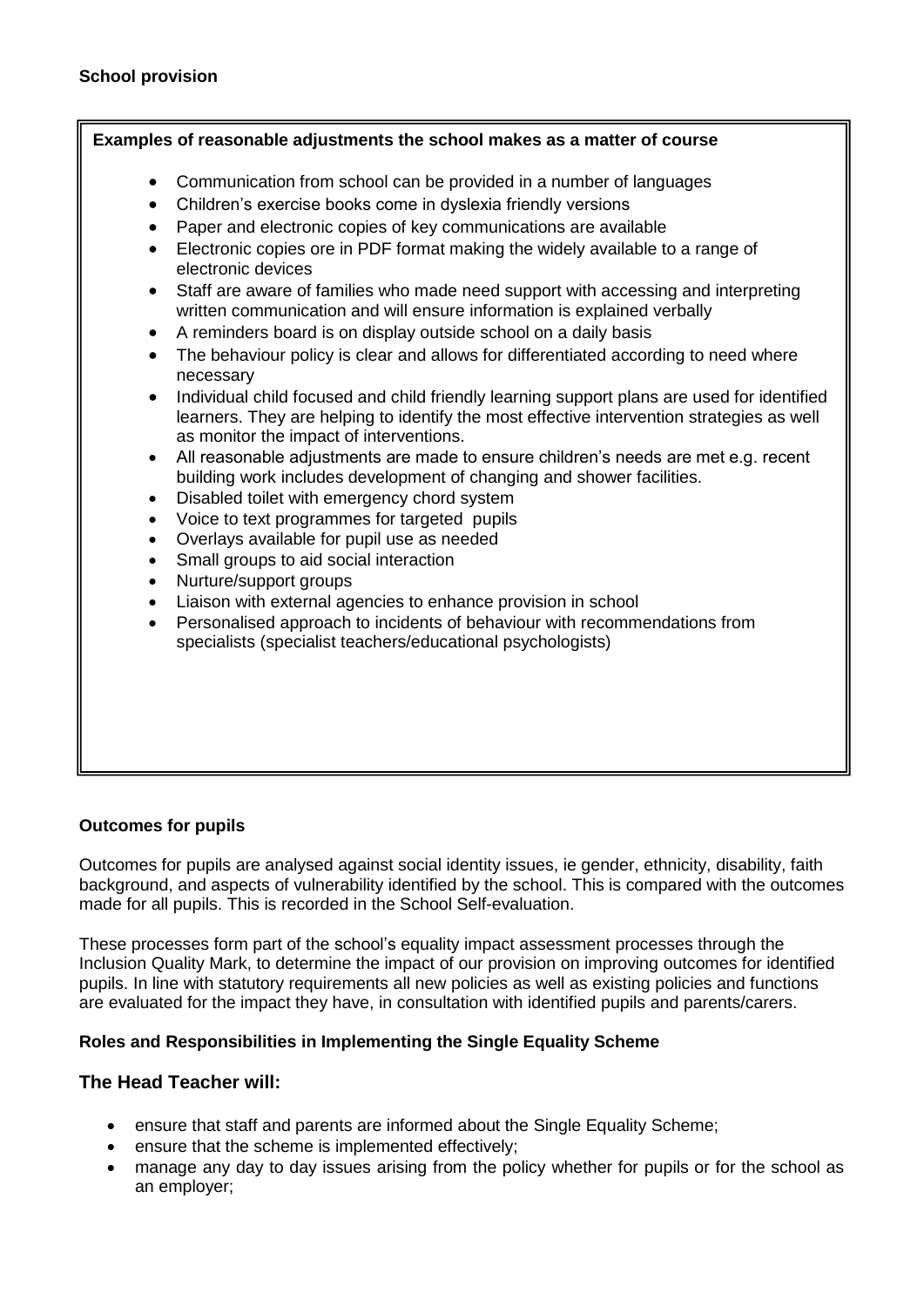- ensure staff have access to training which helps to implement the scheme;
- liaise with external agencies regarding the policy so that the school's actions are in line with the best advice available;
- monitor the scheme and report to the Governing Body at least annually, on the effectiveness of the policy;
- ensure that the staff are kept up to date with any development affecting the policy/action plan arising from the scheme;
- provide appropriate support and monitoring for all pupils and specific and targeted pupils to whom the scheme has direct relevance, with assistance from relevant agencies.

## **The Governing Body will:**

- ensure that the school complies with all relevant equalities legislation;
- recommend all governors receive up to date training in all the equalities duties;
- designate a governor with specific responsibility for the Single Equality Scheme:
- establish that the action plans arising from the scheme are part of the School Development Plan;
- support the Headteacher in implementing any actions necessary;
- inform and consult with parents about the scheme;
- evaluate and review the action every three years;
- evaluate the action plan yearly.

## **People with specific responsibilities**:

- The SENco will be responsible for maintaining and sharing with all the staff those vulnerable pupils and how their needs will be met;
- The Governors with the Headteacher are responsible for ensuring the specific needs of staff members are addressed;
- The Inclusion Leader will be responsible for gathering and analysing the information on outcomes of vulnerable pupils
- The Headteacher will be responsible for monitoring the response to reported incidents of a discriminatory nature.

## **Parents/Carers will:**

- have access to the scheme:
- be encouraged to support the scheme:
- have the opportunity to attend any relevant meetings/awareness raising sessions related to the scheme;
- have the right to be informed of any incident related to this scheme which could directly affect their child.

## **School Staff will:**

- accept that this is a whole school issue and support the Single Equality Scheme;
- be aware of the Single Equality Scheme and how it relates to them;
- make known any queries or training requirements
- know how to deal with incidents of concern, and how to identify and challenge bias and stereotyping;
- know procedures for reporting incidents of racism, harassment or other forms of discrimination;
- not discriminate on racial, disability or other grounds;
- keep themselves up to date with relevant legislation and attend training and information events organised by the school or LA;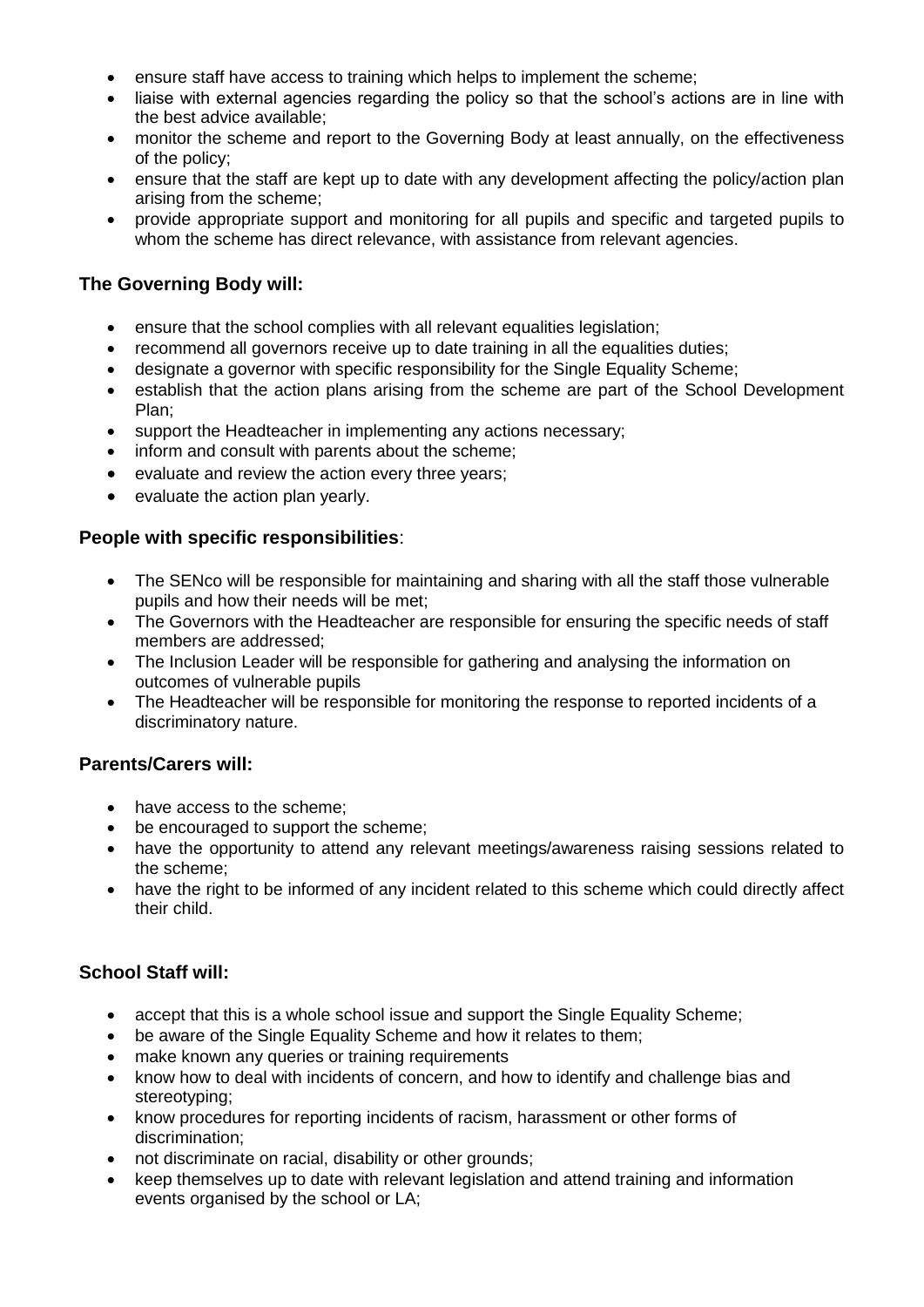- ensure that pupils from all groups are included in all activities and have full access to the curriculum;
- promote equality and diversity through teaching and through relations with pupils, staff, parents, and the wider community.

## **Pupils will:**

- be made aware of any relevant part of the scheme, appropriate to age and ability;
- be expected to act in accordance with any relevant part of the scheme
- experience a curriculum and environment which is respectful of diversity and difference and prepares them well for life in a diverse society;
- understand the importance of reporting discriminatory bullying and racially motivated incidents;
- ensure the peer support programme within the school promotes understanding and supports pupils who are experiencing discrimination.

Visitors and contractors are responsible for complying with the school's Equality Scheme – noncompliance will be dealt with by the Headteacher.

## **Involvement Processes**

Policies are vital to identify and consolidate thinking regarding appropriate provision for pupils, however, they are often viewed as an end, when they should be seen as a process - always evolving in response to changes and evidence from impact assessments. When developing this Equality Scheme, the school is clear that this is a process which must be informed by the involvement of all participants such as pupils, parents, school staff, governors and external agencies. This will ensure that the school gleans insights into the barriers faced by people from different social identity backgrounds and learns the best ways to overcome such barriers. This Scheme will be informed, therefore, by:

- the views and aspirations of pupils themselves from different social identity backgrounds;
- the views and aspirations of parents of pupils from different social identity backgrounds;
- the views and aspirations of staff from different social identity backgrounds;
- the views and aspirations of members of the community and other agencies, including voluntary organisations, representing different social identity backgrounds;
- the priorities in the North Yorkshire Children and Young People's Plan.

## **Mechanisms for involvement**

At this school the following mechanisms will ensure the views of **pupils** inform the Equality Scheme and action plan:

- Feedback from school council meetings with designated staff
- Pupil voice monitoring by governors and SENDco
- Annual pupil & parent questionnaires
- 'Voice of the child' incident log on CPOMS
- Individual pupil meetings around making reasonable adjustments
- Individual intimate care plans
- **EHCP** meetings
- Interviews following incidents of a discriminatory nature
- Pupil voice via mechanisms such as 'Three Houses' when filling in Early Help forms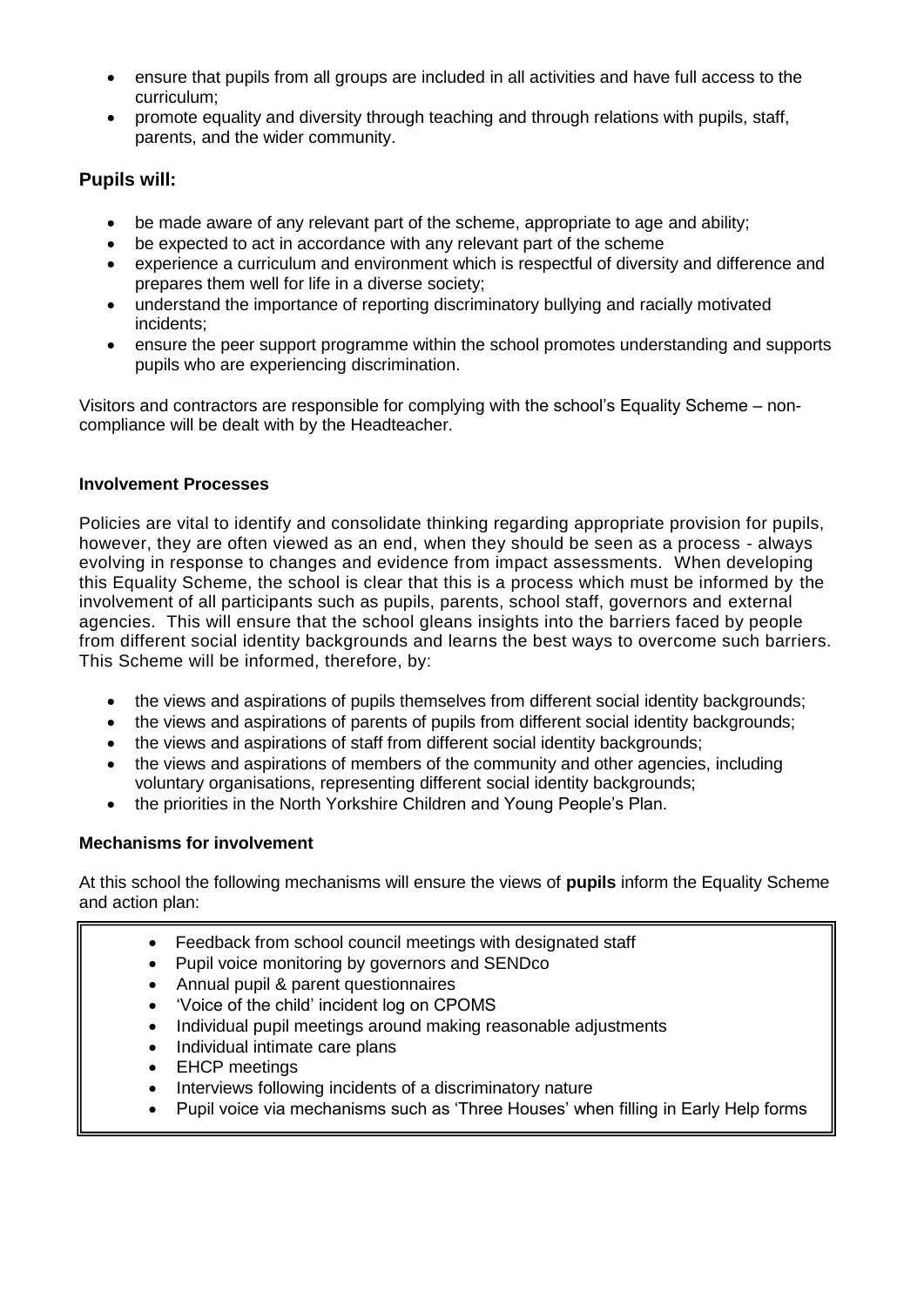At this school the following mechanisms will ensure the views of **staff** inform the Equality Scheme and action plan:

- Staff meetings
- Governor meetings
- Interviews following incidents of a discriminatory nature
- Staff questionnaires
- Staff training and updates

At this school the following mechanisms will ensure the views of **parents and the community** inform the Equality Scheme and action plan:

- Annual parent questionnaires
- Individual pupil meetings around making reasonable adjustments
- **EHCP** meetings
- Interviews following incidents of a discriminatory nature
- Parent workshops to share knowledge
- Meet the teacher meetings
- Parent consultation meetings

The school's action plan will focus on developing the involvement of pupils, staff and parents from different social identity backgrounds over the three years of this Scheme. We will consider varying the times, methods and the venues for this involvement to ensure the best possible attendance and ensure views can be heard. This way the school will learn what works and the involvement of pupils, staff and parents will improve and deepen over time.

#### **Making it happen**

#### **Action Planning**

This scheme is supported by an action plan, the progress of which is monitored and evaluated by the Governing Body.

The action plan that identifies the equality objectives for the school arising from this scheme and the impact assessment through the Inclusion Quality Mark has:

- clear allocation of responsibility;
- clear allocation of resources, human and financial;
- clear timescales;
- expected outcomes and performance criteria;
- specified dates for review:

The effectiveness of this Scheme will be evaluated and reflected in:

- the School Self-evaluation Form:
- the level achieved in the Inclusion Quality Mark;
- discussions with the School Improvement Partner.

#### **Publication**

This Equality Scheme will be published and available to anyone requesting a copy. Copies will be displayed in the school reception area and it will be referenced in school newsletters and in the school's prospectus.